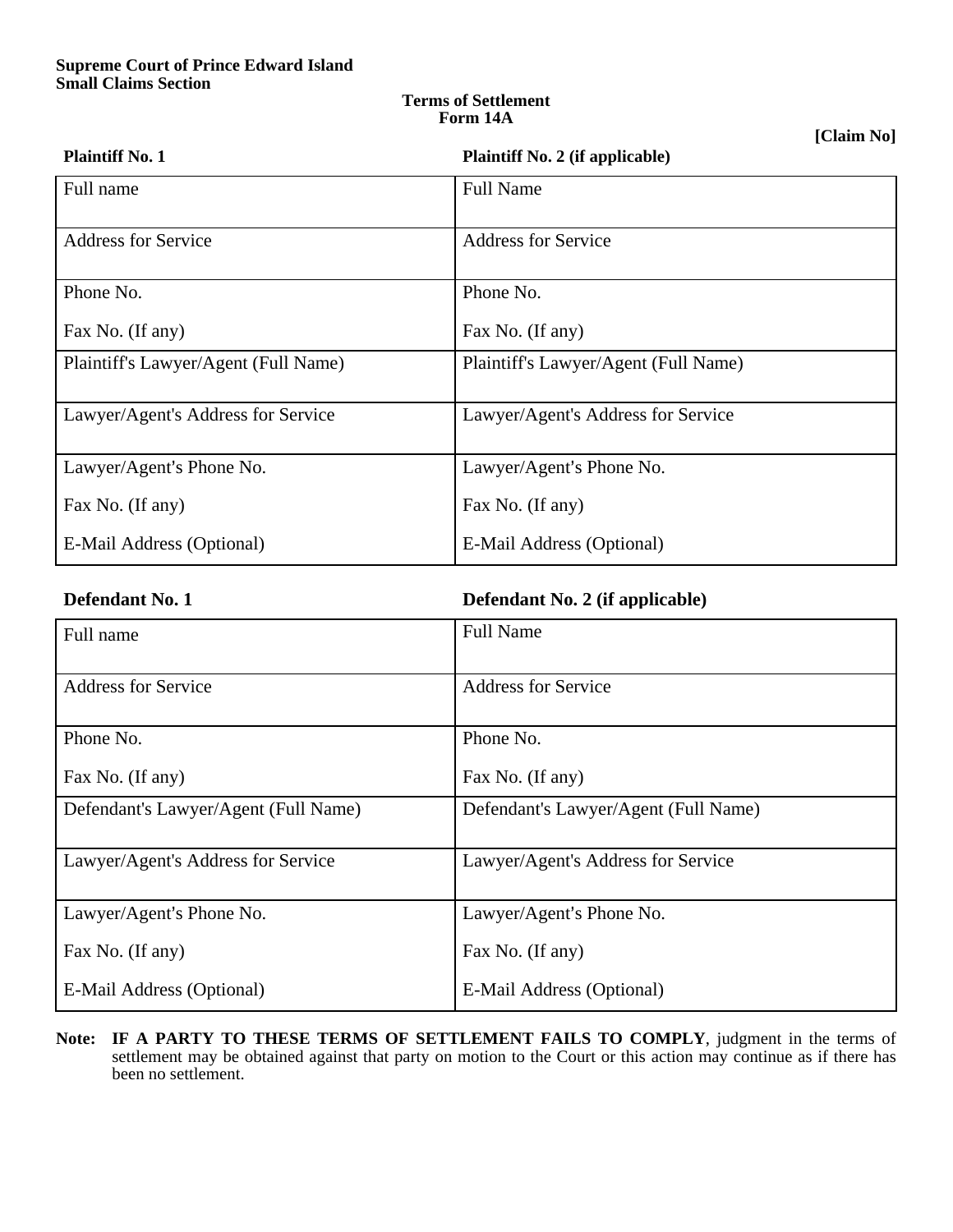# FORM 14A - PAGE 2

| consent to full and final settlement of that claim                                      |               |
|-----------------------------------------------------------------------------------------|---------------|
| by $\frac{1}{\text{Name of party(ies))}}$                                               |               |
|                                                                                         |               |
| against (Name of party(ies))                                                            |               |
|                                                                                         |               |
| on the following terms:                                                                 |               |
| <b>DEBT</b> agreed to:                                                                  | $\frac{1}{2}$ |
| <b>INTEREST</b> (if any) calculated                                                     |               |
|                                                                                         |               |
|                                                                                         |               |
| being _______ days,                                                                     | $\sim$        |
| <b>COSTS</b>                                                                            | $\sim$        |
| <b>TOTAL</b>                                                                            | $\frac{1}{2}$ |
| PAYMENT IS TO BE MADE BY _________                                                      |               |
| (Name of party(ies))                                                                    |               |
| $\overline{10}$                                                                         | AS FOLLOWS:   |
|                                                                                         |               |
| (provide terms of payment such as date of commencement, frequency, amount and duration) |               |
|                                                                                         |               |
|                                                                                         |               |
|                                                                                         |               |

[Claim No]